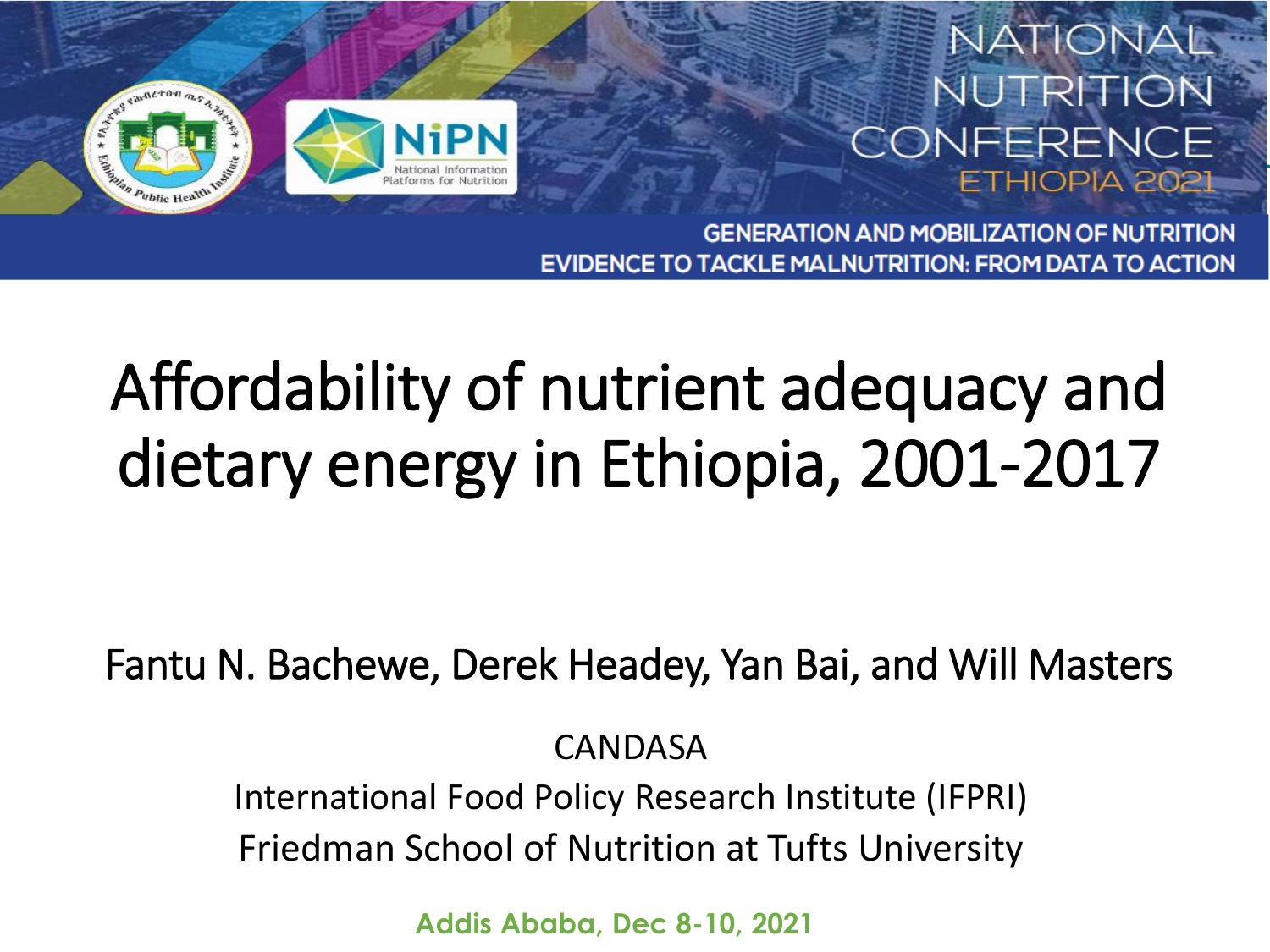#### In last two decades, Ethiopia has had:

- $\Box$  Rapid economic growth,  $\sim$ 10% per annum (from low base);
- $\Box$  Agricultural growth, growth in crop yields due to Green revolution type focus on fertilizer, seeds for cereal grains, fueled growth

#### Despite significant welfare improvements, widespread concern…

- $\Box$  High rates of u-5 stunting, wasting, micronutrient deficiencies, low BMI prevalence among women, particularly in rural areas
- $\Box$  Continued rural poverty, dependence on food imports/aid & safety nets;
- $\Box$  High food prices and vulnerability to food price shocks

#### This paper aims to measure and show changes in:

- $\Box$  The overall cost of foods needed for nutrient adequacy,
- $\Box$  The subsistence cost of calories needed for day-to-day energy; and
- $\Box$  Their affordability relative to daily wages for unskilled workers.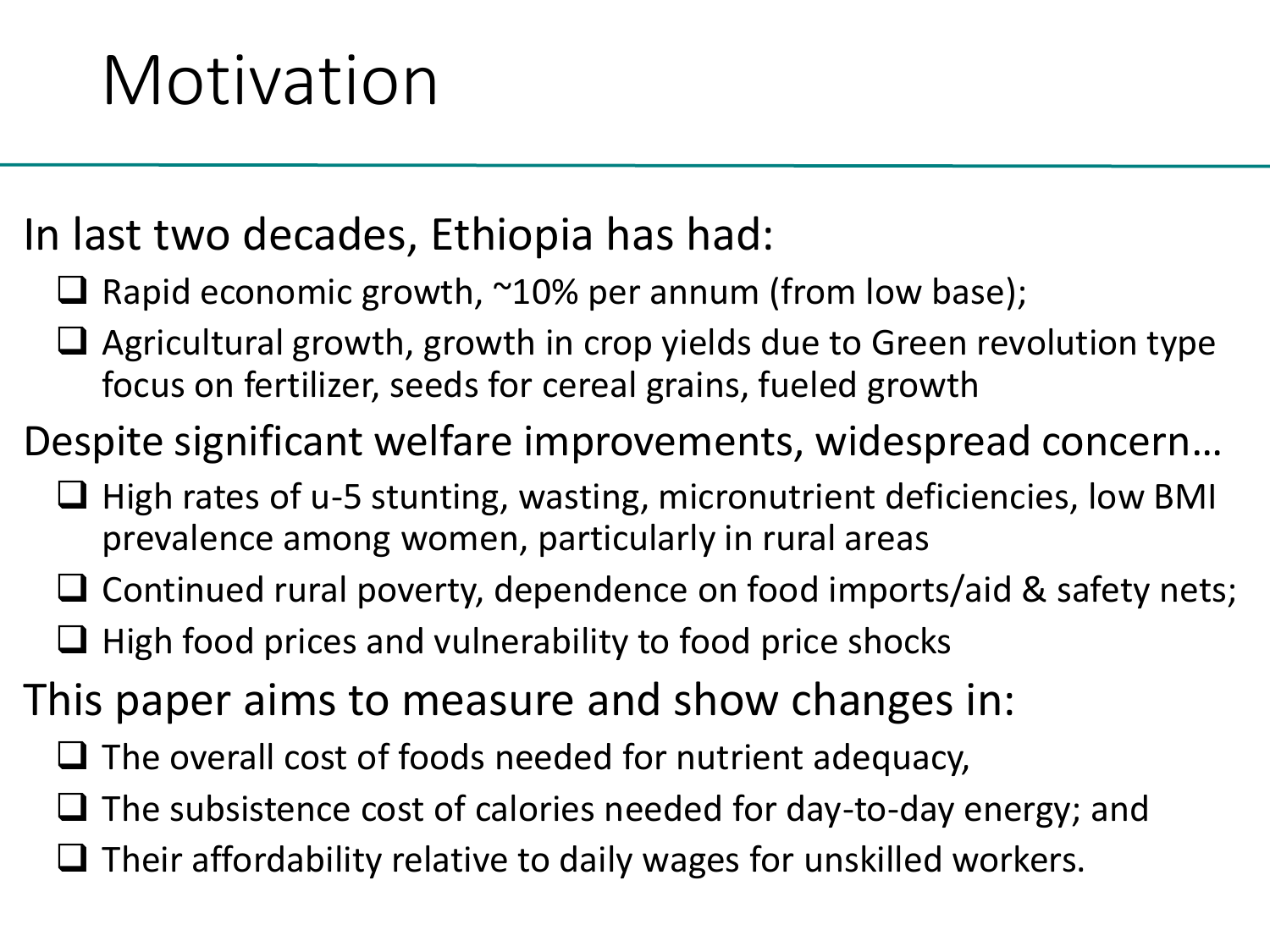### Data and methods

□ Main data source is Central Statistical Agency consumer (CSA) price survey: 76 food items, plus daily wages for unskilled laborers  $\Box$  EPHI and USDA nutrient composition databases; CSA's 2010/11 Household

Consumption Expenditure Survey (HCES) data; and WB 2011 PPP data used

| <b>Food group</b>                     | No. items      | <b>No. observations</b> | <b>Share of total obs.</b> |
|---------------------------------------|----------------|-------------------------|----------------------------|
| <b>Grains, roots and tubers</b>       | 25             | 263,065                 | 27.8                       |
| <b>Legumes and nuts</b>               | 14             | 195,224                 | 20.6                       |
| <b>Dairy products</b>                 | $\overline{4}$ | 43,945                  | 4.6                        |
| <b>Eggs</b>                           | $\mathbf{1}$   | 21,413                  | 2.3                        |
| <b>Flesh foods</b>                    | $\overline{3}$ | 31,861                  | 3.4                        |
| Dark green leafy vegetables           | $\overline{2}$ | 20,168                  | 2.1                        |
| <b>Vitamin A rich veg. and fruits</b> | 5              | 60,521                  | 6.4                        |
| <b>Other fruits and vegetables</b>    | 16             | 213,577                 | 22.5                       |
| Oil/fats                              | $\overline{4}$ | 62,347                  | 6.6                        |
| Sugar/honey                           | $\overline{2}$ | 35,561                  | 3.8                        |
| <b>Overall</b>                        | 76             | 947,682                 | 100.0                      |

#### **Table 1. Number of price observations in dataset**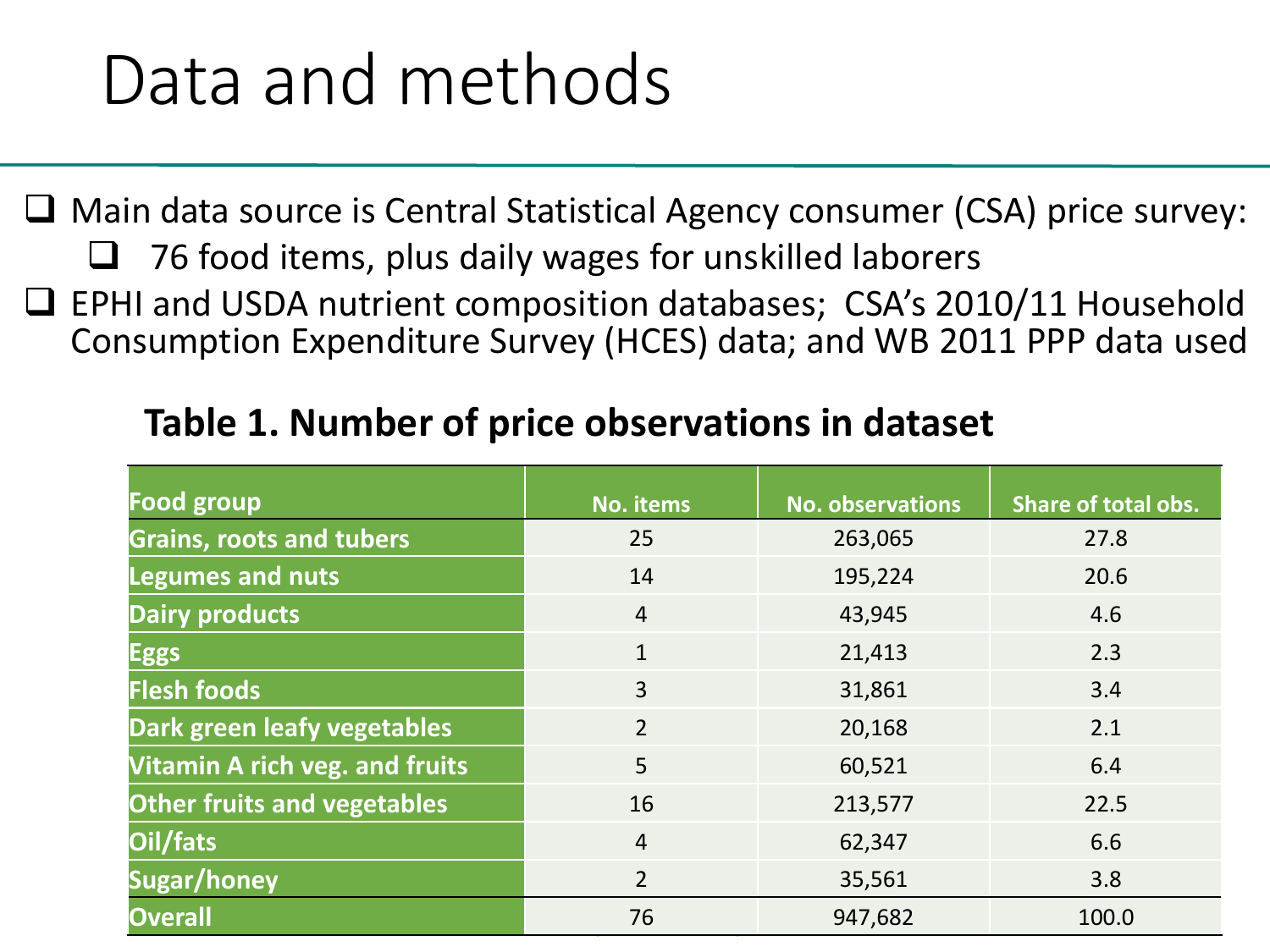### Data and methods

- $\Box$  Monthly price data from July 2001 to June 2017
- $\Box$  Data includes 120 markets, including large and small urban centers
- Approximately nationally representative

#### **Figure 1. Administrative zones and markets covered in retail price data**

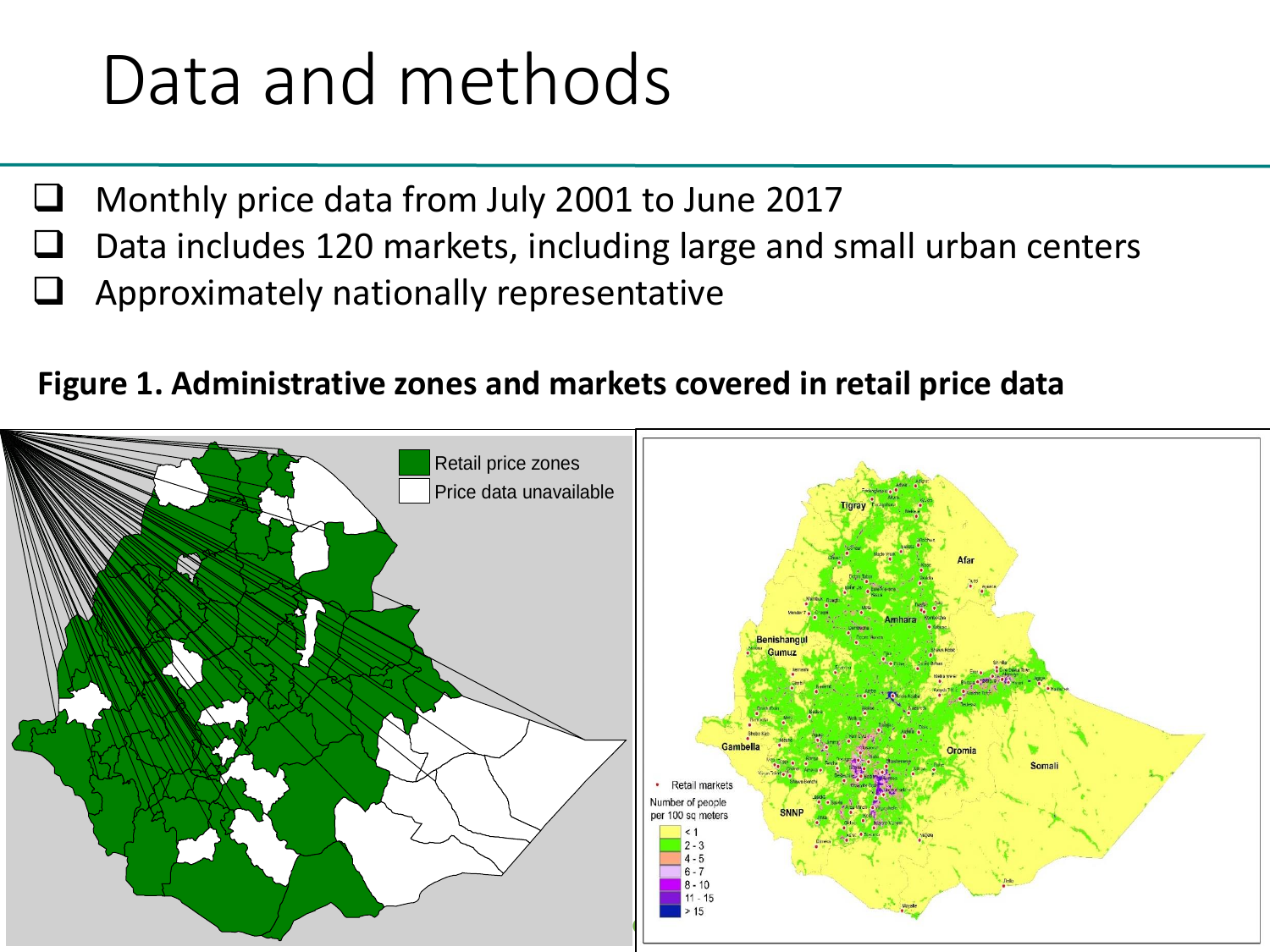### Descriptive results: trends in food group average prices

- Legumes and dark green leafy (DGL) vegetables prices increased faster, at a/b 90%
- Considerably low growth (30%) for grains, roots, and tubers (starchy staples)



**Figure 2. Monthly real consumer price trends for**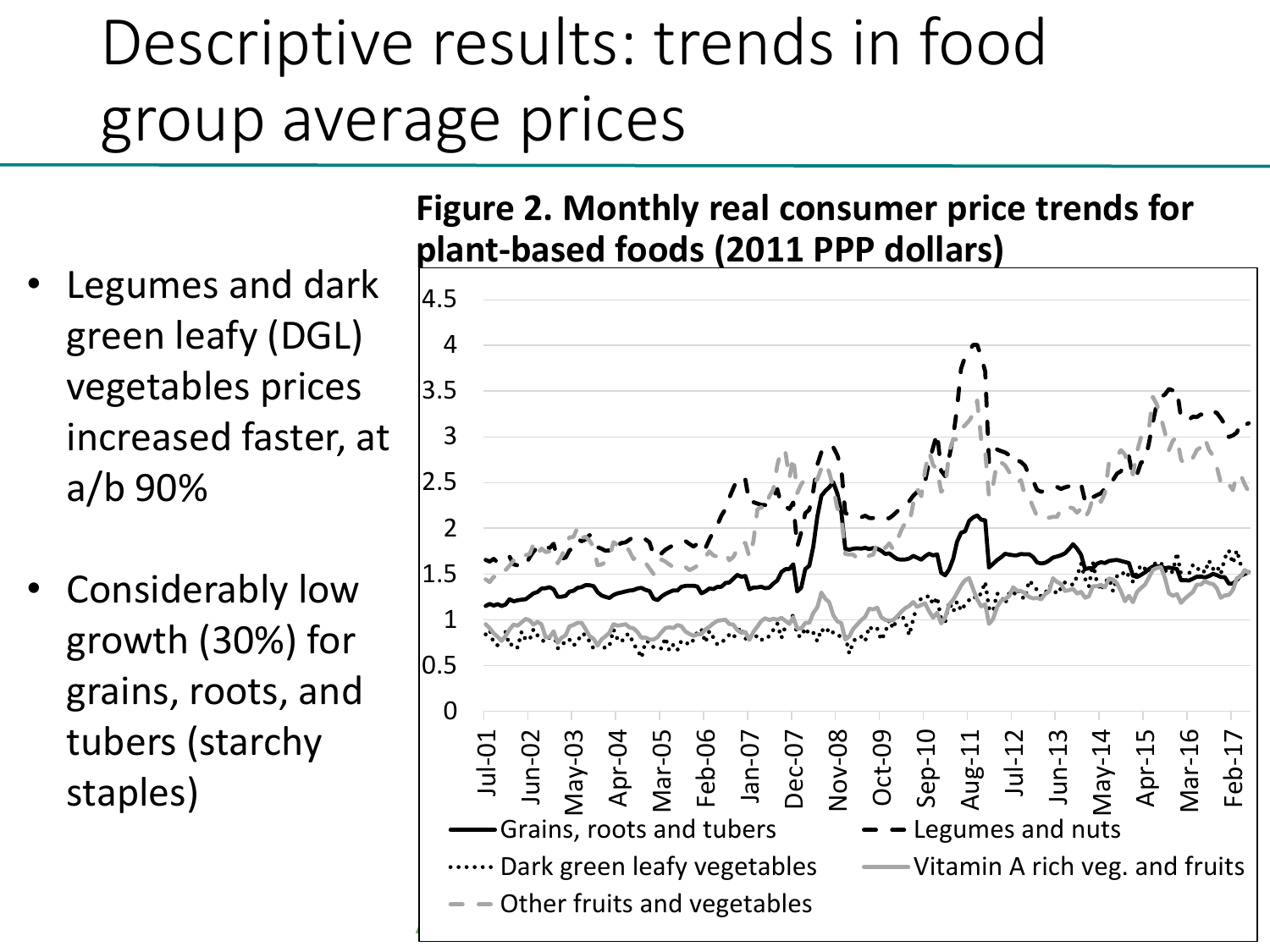### Descriptive results: trends in food group average prices

**Figure 3. Monthly real consumer price trends for animalsource foods, oils and fats, and sweeteners, (2011 PPP\$)**

- Prices of eggs doubled, prices of dairy and flesh foods increased by over 70%
- Price increases lower for sweeteners, at nearly 50%

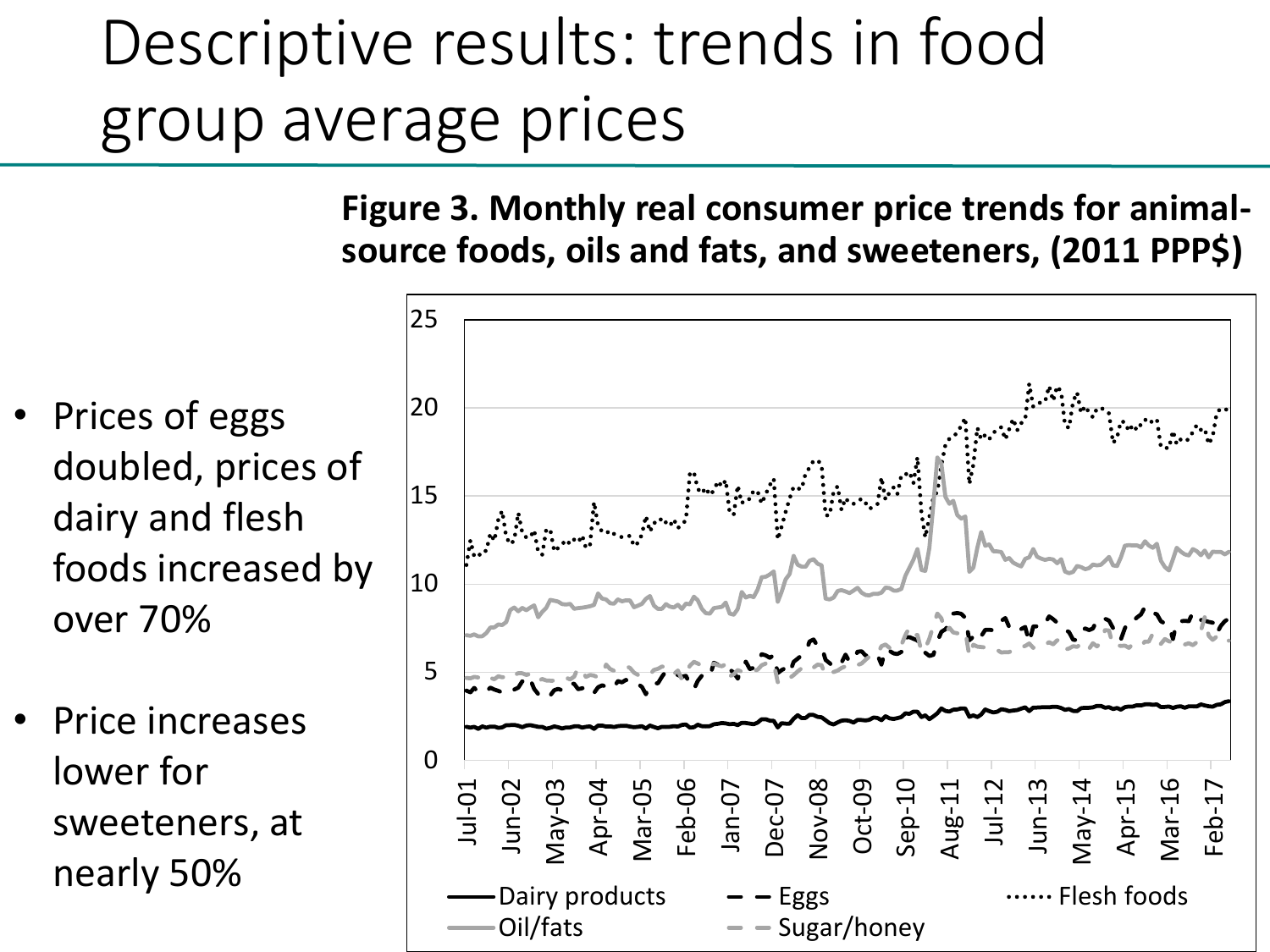## Methods

- All prices converted to kg terms and 2011 PPP\$ units
- Nutrient-density primarily from EPHI publication; 8 nutrients for 50 items and all 21 nutrients for 26 items from USDA
- Affordability: CoNA/wages or CoCA/wages

CoNA computed for 23,040 (=120\*192) market-month combinations as:  $CoNA = Min$  >  $\iota$  $p_i q_i$ 

Subject to:  $a_{ij}q_i \geq EAR_j$ 

 $a_{ie}q_i = E_i$ 

- $\Box$  Here the quantity of the j<sup>th</sup> nutrient in food i is denoted by  $a_{ij}$ ;  $p_i$  & q<sup>i</sup> denote price & quantity of i.
- $\Box$  Solution selects  $q_i$ 's that meet estimated average requirement (EAR) for nutrient j, at lowest total cost given constraint ( $a_{ie}q_i = E_j$ ).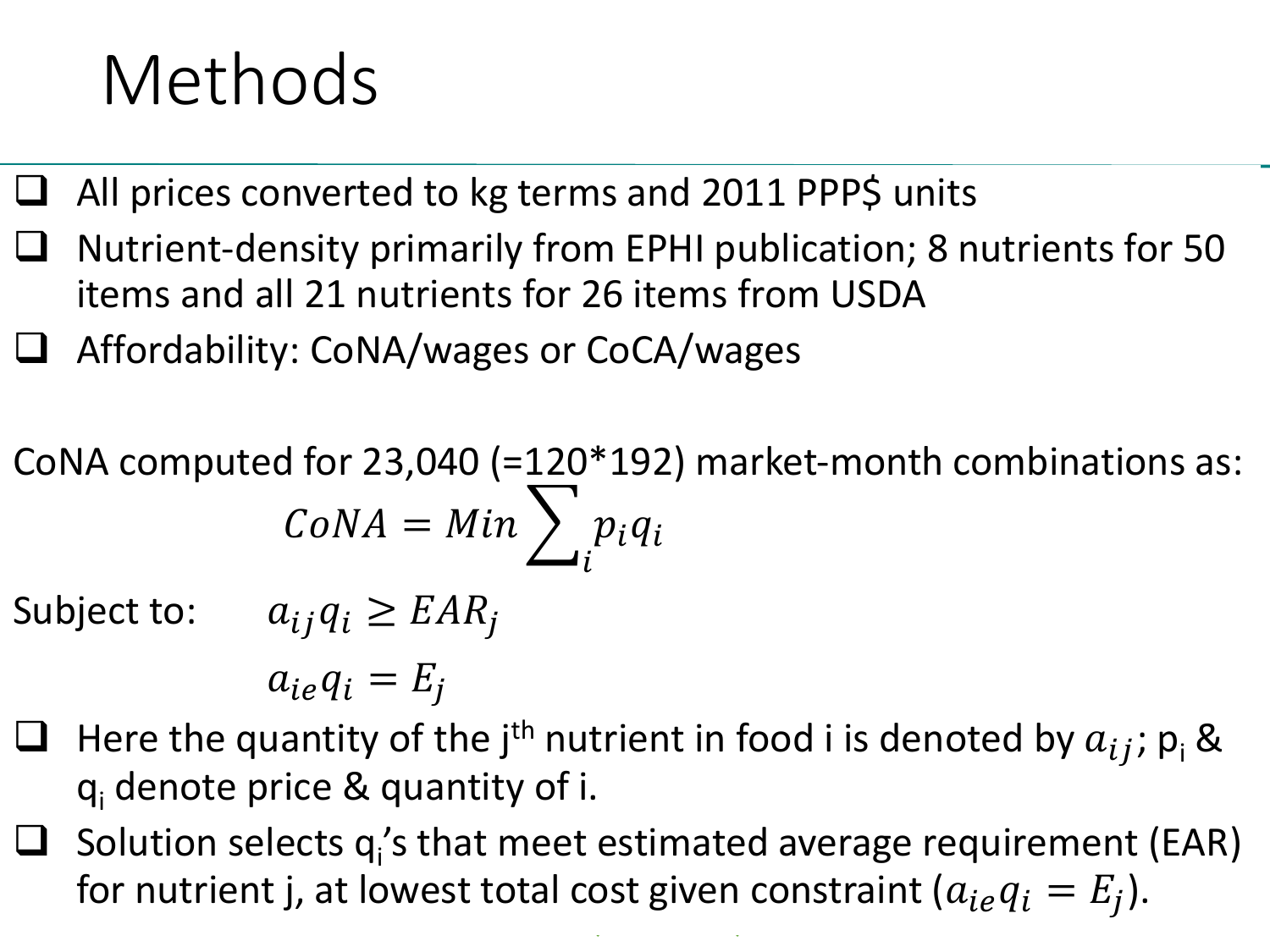### Results: Common food items and average shares

- Five (15) frequently selected items accounted for 39% (75%) of selections
	- Milk (10.5), sunflower (9.3), maize (7.7), cabbage (6.1), & sesame (5.4)
- 6.4/4.6 least cost items/food groups selected in average market-month

#### **Table 2. Frequently selected least-cost items/food groups**

| <b>Food group</b>                    | <b>Least cost items</b>                            | <b>Share</b><br>selected (%) |
|--------------------------------------|----------------------------------------------------|------------------------------|
| <b>Grains, roots, and tubers</b>     | Maize, sweet potato, sorghum, wheat, durrah, kocho | 21.9                         |
| <b>Legumes and nuts</b>              | Sunflower, sesame, haricot, ground nuts, linseed   | 33.4                         |
| <b>Dairy products</b>                | Cow milk, cheese cottage                           | 12.0                         |
| <b>Eggs</b>                          | <b>Eggs</b>                                        | 1.4                          |
| <b>Flesh foods</b>                   | Sardines, beef                                     | 4.1                          |
| Dark green leafy veggies             | Spinach                                            | 4.0                          |
| vA rich veg. & fruits                | Pumpkin, papaya, carrot                            | 9.2                          |
| <b>Other fruits &amp; vegetables</b> | Cabbage, lemon                                     | 8.7                          |
| Oil/fats                             | Cooking oil                                        | 5.4                          |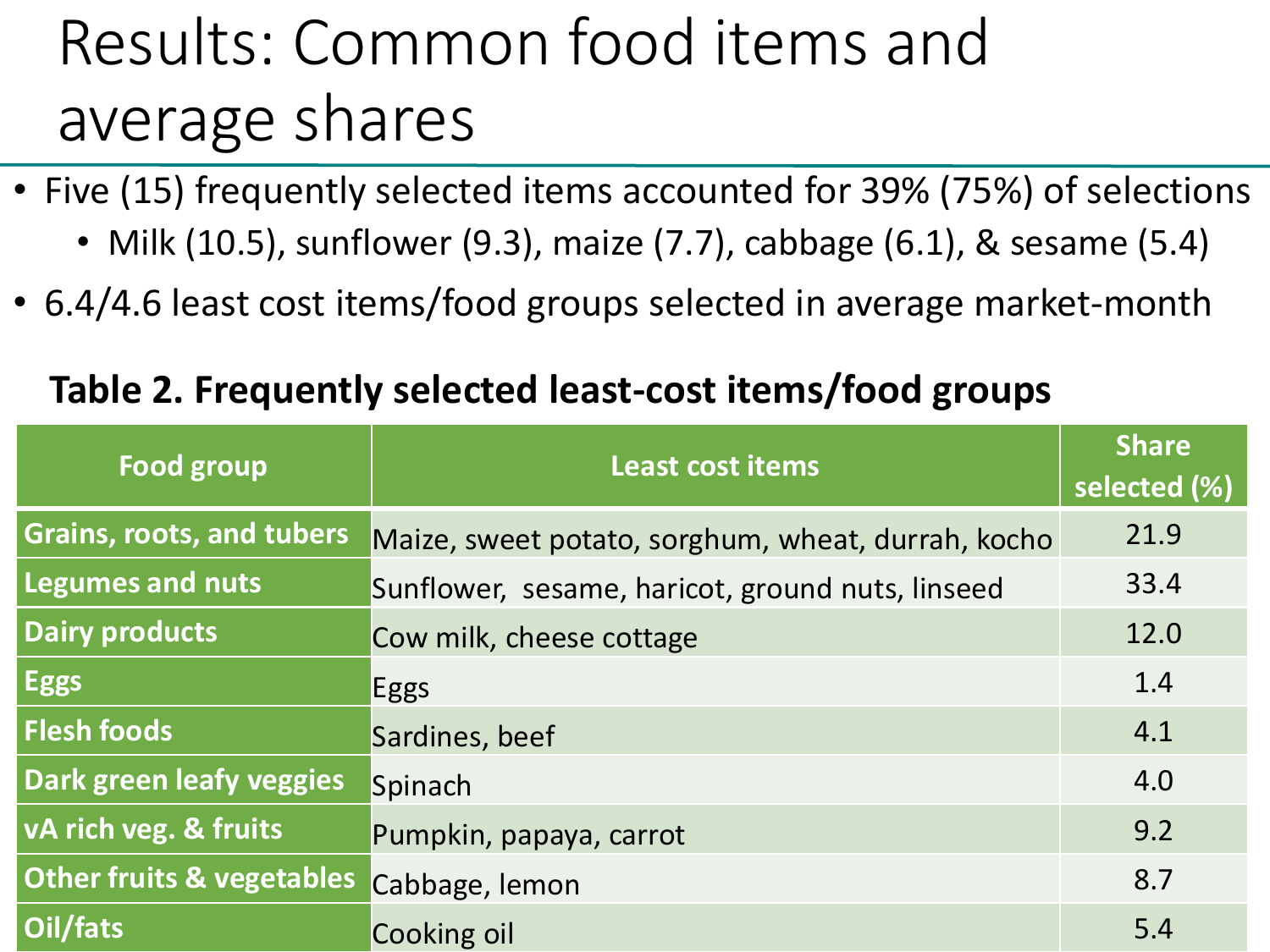### Results: trends in CoCA, CoNA, and wages

**Figure 4. Cost of nutrients (CoNA), calories (CoCA), and wages, 2011 USD/day**

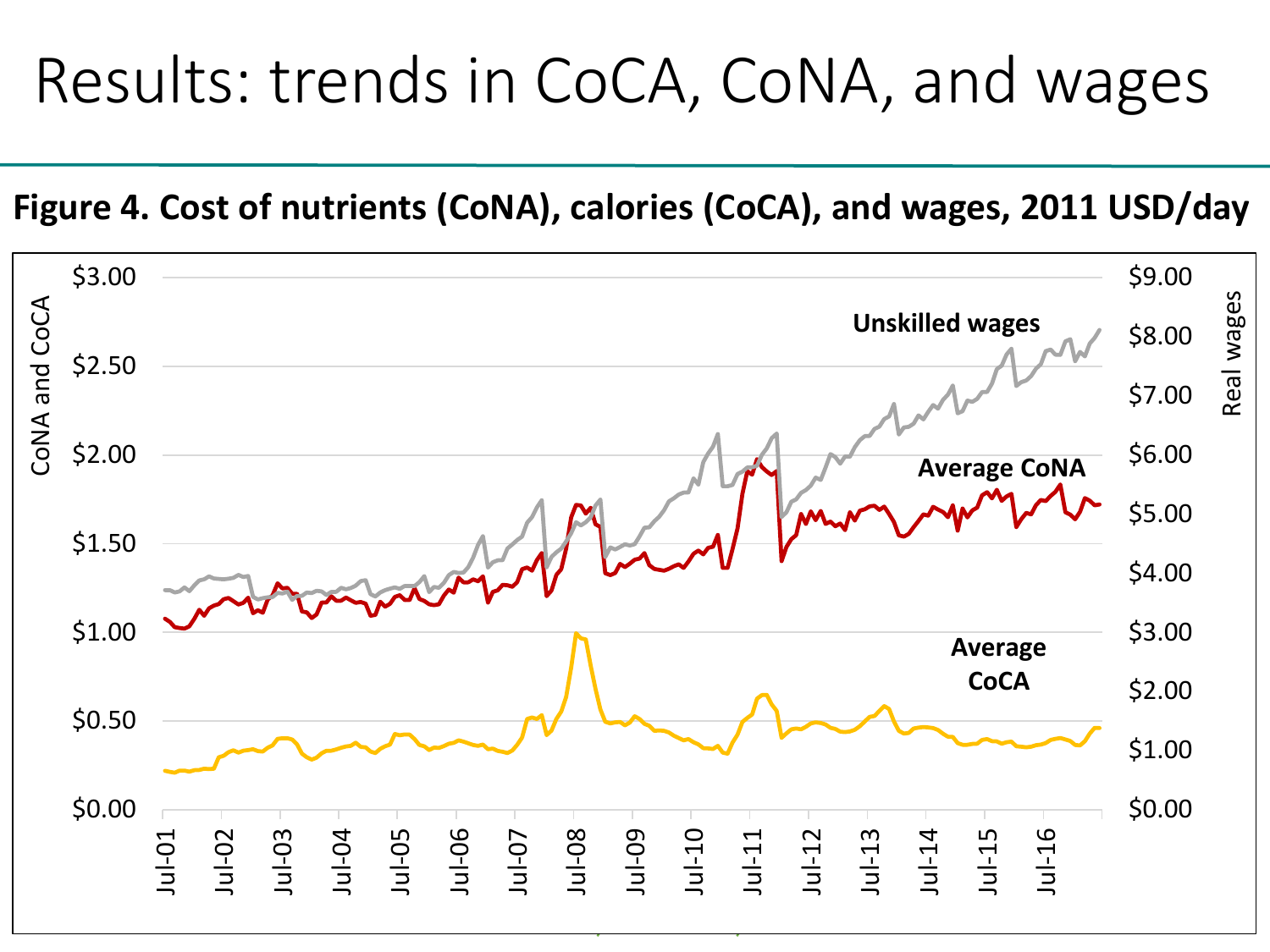### Results: trends in CoCA, CoNA & Wages

#### **Key findings**

- 1. CoNA 60% higher in Q2 of 2017 (1.73 PPP\$) than in Q3 of 2001(1.06 PPP\$); or it grew 3.5% per annum
- 2. CoCA more than doubled (from 0.21 to 0.45 PPP\$); grew at 6.6% annually
- 3. Real wages from 3.7 to 8 PPP\$ (by 111%); at 5.2% per annum
- 4. Wages, CoNA, and CoCA all correlated in short run
- 5. Wages, CoNA, and CoCA all highly volatile:
	- Food price crises of 2007-08 & 2010-11
	- $\Box$  Seasonality in CoNA & wages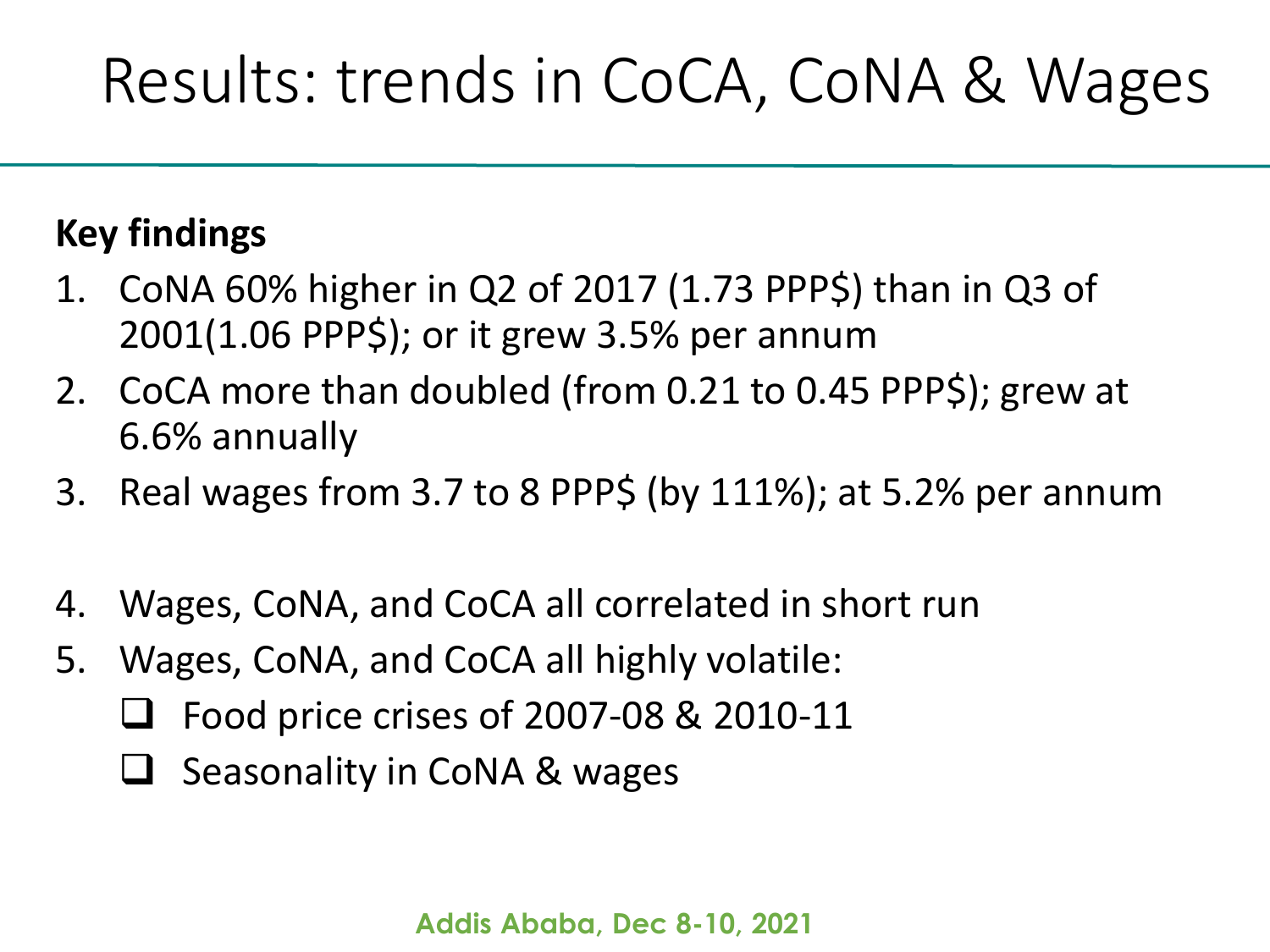### Results: Affordability of CoNA as measured by real wage growth

#### **What's the net result?**

- Nutritious diets became 30% more affordable since 2001
- However, without inflation in nutrient-rich foods, nutritious diets would be even more affordable

#### **Counterfactual:**

• Nutritious diets would now cost just 13% of wages if nutrient costs had stayed constant as wages rose

#### **Caveats:**

- Wages consider only worker
- Laborers do not work all the time



#### **Figure 5. CoNA and CoCA relative to wages**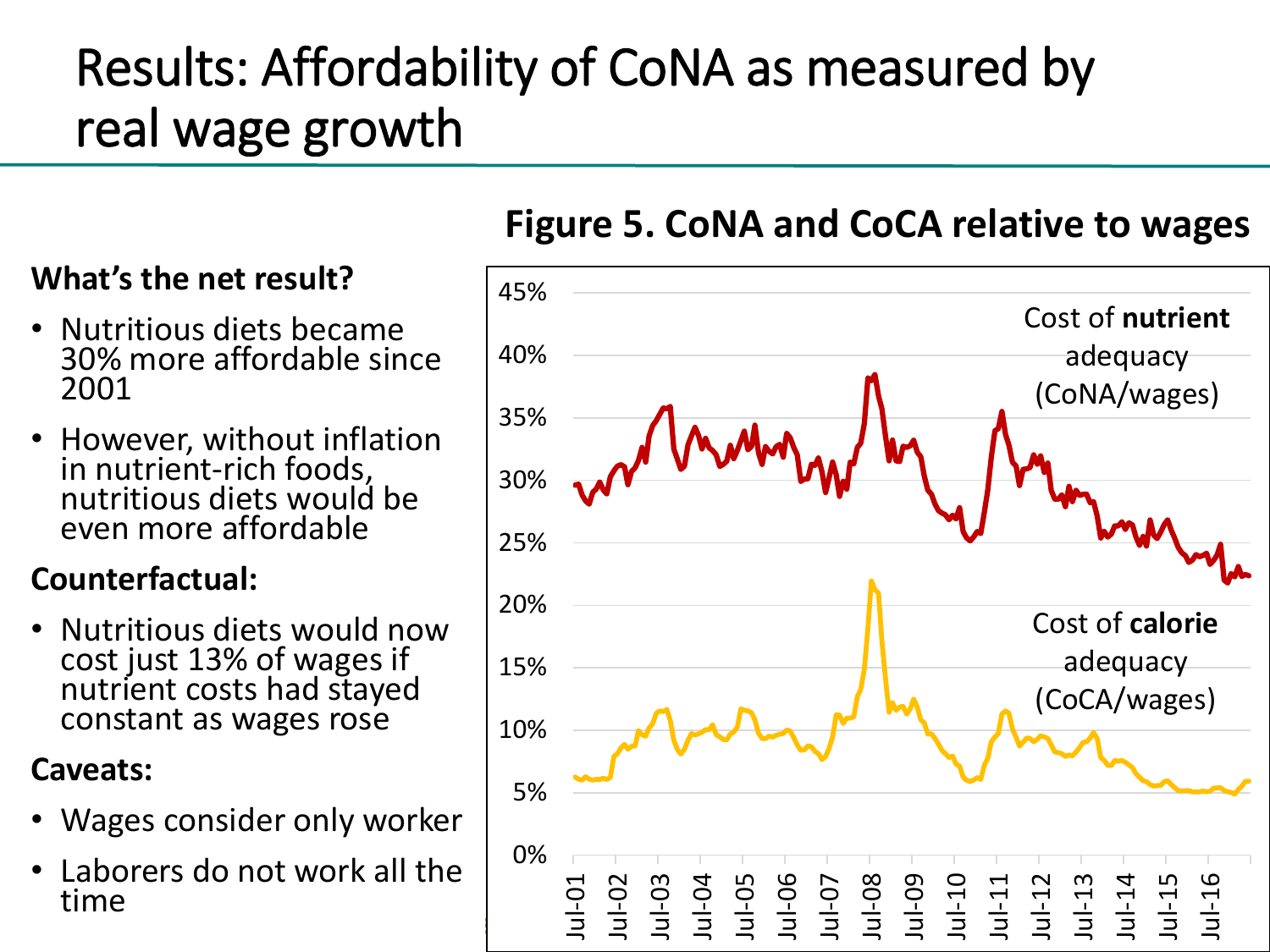### Results: Food group shares in CoNA over time

Differential price trends across food groups driving changing shares in CONA over time:

- Dairy down by 11 points
- More staples, flesh foods & oils/fats
- Substitution between (eggs + meats) and dairy products?

#### **Table 3. Average share of food groups in CoNA**

|                       | 2001  | 2017  | <b>Change</b> |
|-----------------------|-------|-------|---------------|
| <b>Staples</b>        | 11.8% | 17.1% | 5.3%          |
| Legumes & nuts        | 17.1% | 15.8% | $-1.3%$       |
| <b>Dairy products</b> | 38.3% | 27.7% | $-10.6%$      |
| <b>Eggs</b>           | 4.1%  | 5.7%  | 1.6%          |
| <b>Flesh foods</b>    | 13.9% | 15.8% | 1.9%          |
| Dark green leafy veg  | 2.3%  | 3.7%  | 1.3%          |
| vA-rich fruit/veg     | 6.3%  | 3.9%  | $-2.4%$       |
| Other fruit & veg     | 4.3%  | 5.8%  | 1.4%          |
| Oil/fats              | 1.9%  | 4.6%  | 2.7%          |

#### **Addis Ababa, Dec 8-10, 2021**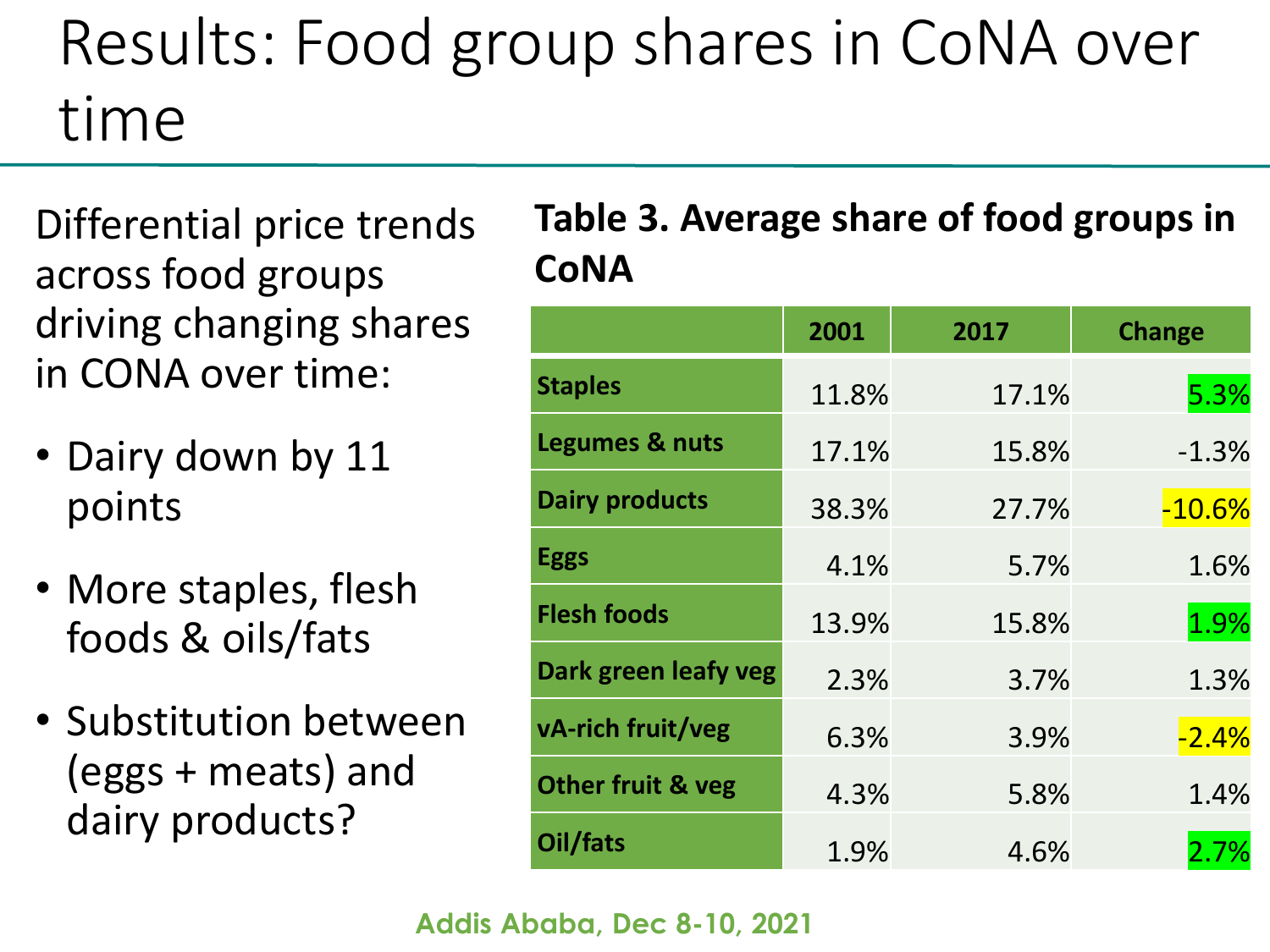### Comparing CoNA to actual diets of the poor

#### **Findings:**

- 1.Actual spending much larger for flesh foods, staples, oil/fats
- 2.Dairy and eggs consumption way too low
- 3.Fruit/veg & pulse consumption a bit low

#### **Table 4. Expenditure shares in the actual diet of the poor and in CoNA, 2010**

|                                 | <b>Share in actual</b><br>food spending<br>(2010/11<br>HCES) | Share in least<br>cost diet<br>(CoNA<br>analysis) | <b>Difference</b> |  |  |  |
|---------------------------------|--------------------------------------------------------------|---------------------------------------------------|-------------------|--|--|--|
| Grains, roots and tubers        | 33.94                                                        | 16.19                                             | $-17.75$          |  |  |  |
| <b>Legumes and nuts</b>         | 12.78                                                        | 17.94                                             | 5.16              |  |  |  |
| <b>Dairy products</b>           | 6.54                                                         | 34.87                                             | 28.34             |  |  |  |
| <b>Eggs</b>                     | 1.13                                                         | 4.51                                              | 3.39              |  |  |  |
| <b>Flesh foods</b>              | 26.66                                                        | 10.48                                             | $-16.18$          |  |  |  |
| Dark green leafy veg            | 0.94                                                         | 3.00                                              | 2.06              |  |  |  |
| <b>vA-A rich veg and fruits</b> | 2.90                                                         | 5.50                                              | 2.59              |  |  |  |
| <b>Other fruits and veg</b>     | 7.03                                                         | 4.56                                              | $-2.46$           |  |  |  |
| Oil/fats                        | 5.78                                                         | 3.02                                              | $-2.76$           |  |  |  |
| <b>Sugar/honey</b>              | 2.35                                                         | 0.00                                              | $-2.35$           |  |  |  |
| Addis Ababa, Dec 8-10, 2021     |                                                              |                                                   |                   |  |  |  |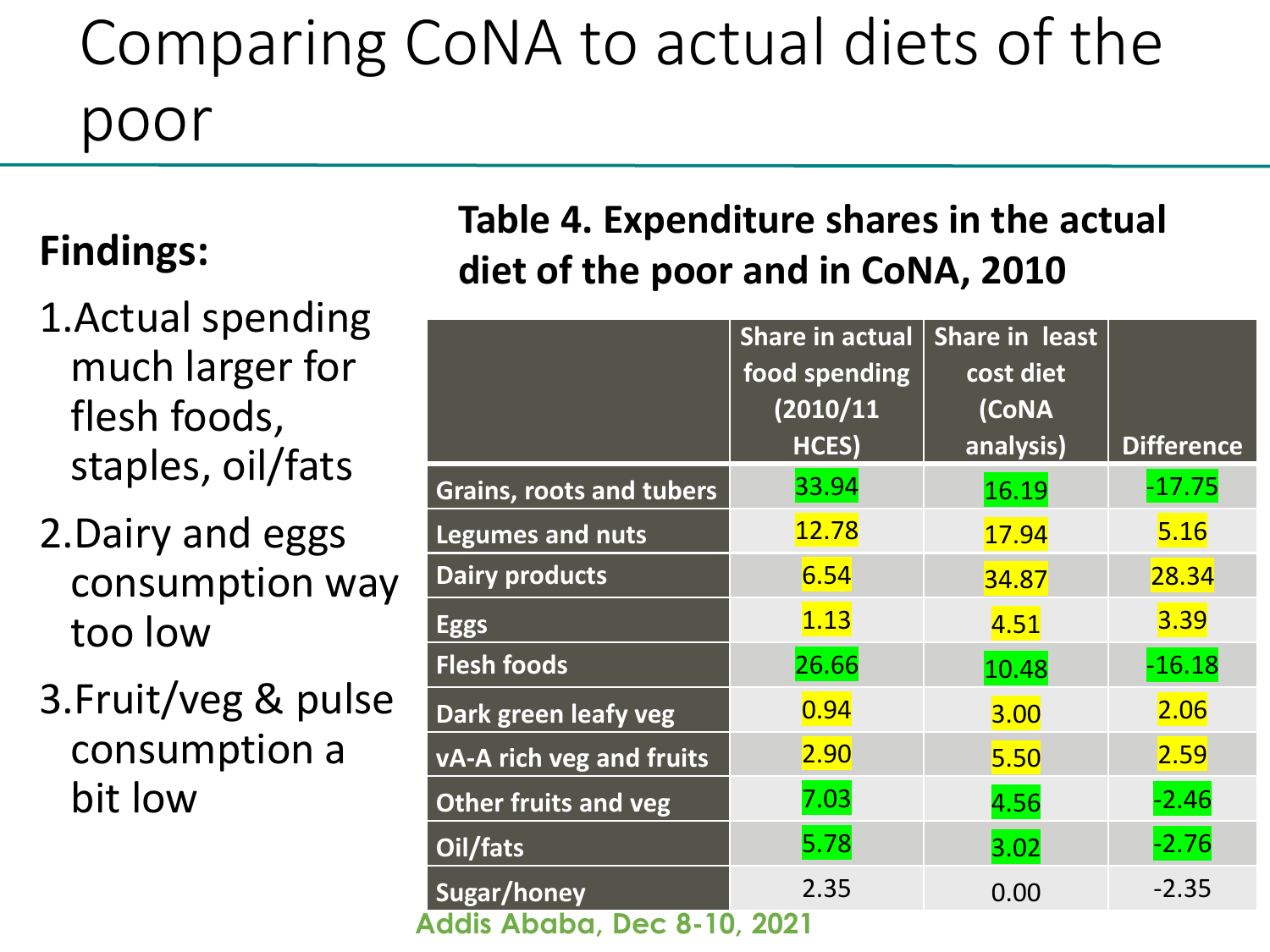# Main findings & implications

- Many nutrient-dense foods becoming more expensive over time while prices of staples grew slowest in recent years,
- CoNA increased over time, but wages have increased more
- Affordability of nutritious diets improved, but there is way to go
- Actual diet of the poor is too low in dairy, eggs & legumes/nuts
- Increased cereals productivity led to lower price growth;
	- $\Box$  Such transformation yet to happen for nutrient-dense foods
- Past efforts focused on improving nutrition through behavioral change communication;
	- Improving market access & stabilization of nutritious foods prices also important to improve nutritional outcomes